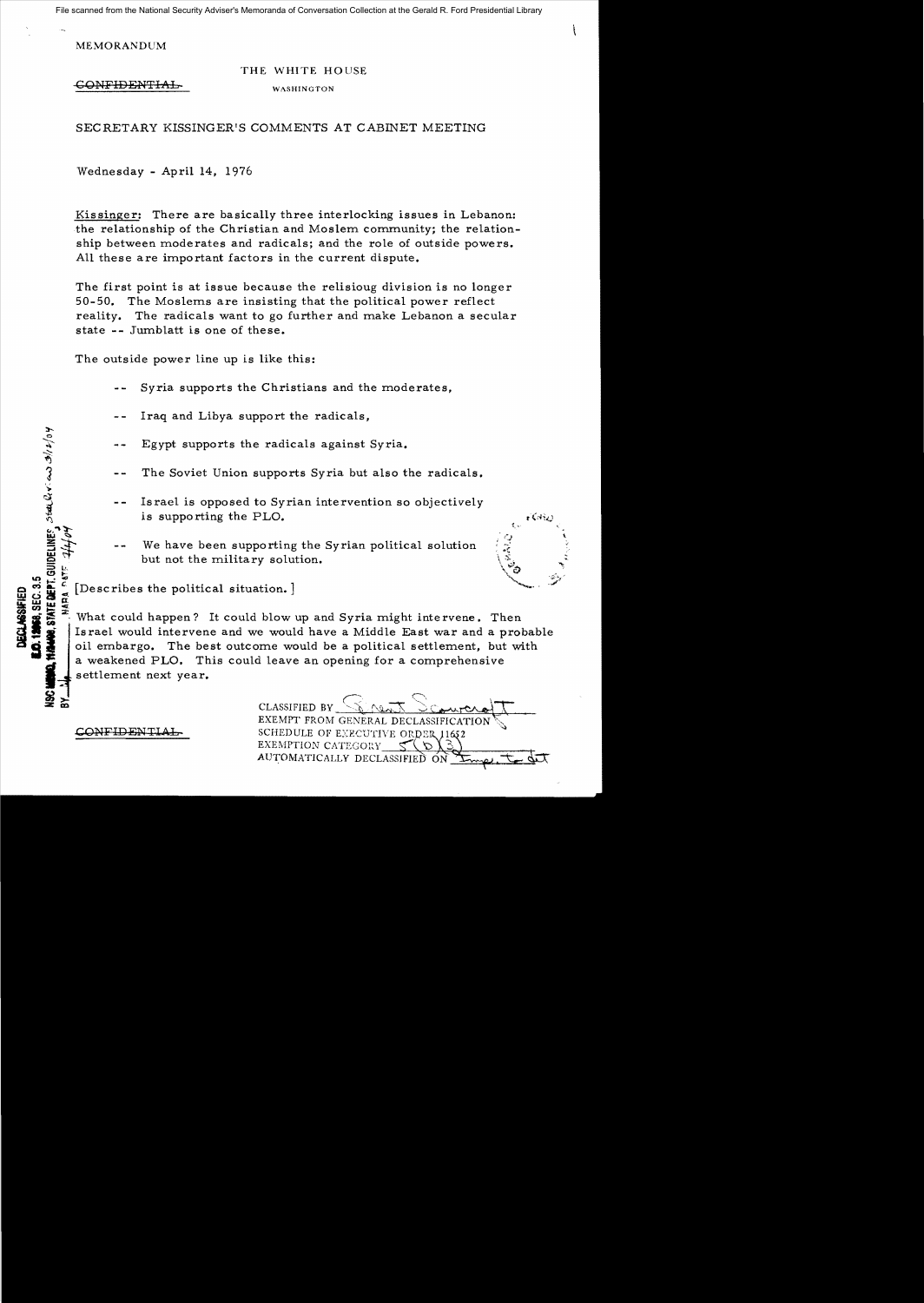## -CONFIDENTIAL 2 -

Scranton: If any of the people attacking Secretary Kissinger in the paper today were in charge, we would not be in the condition we are nor have the opportunities we have through a masterful handling of this incredibly complex situation by Sec retary Kissinger.

[Some President and Kissinger discussions of the threat of Syrian intervention in March and the predictions by King Hussein. ]

President: What is the meaning of the West Bank election?

Kissinger: That should be a warning to the Israelis that we need to move.

One other word. I am going to Africa next week. I will....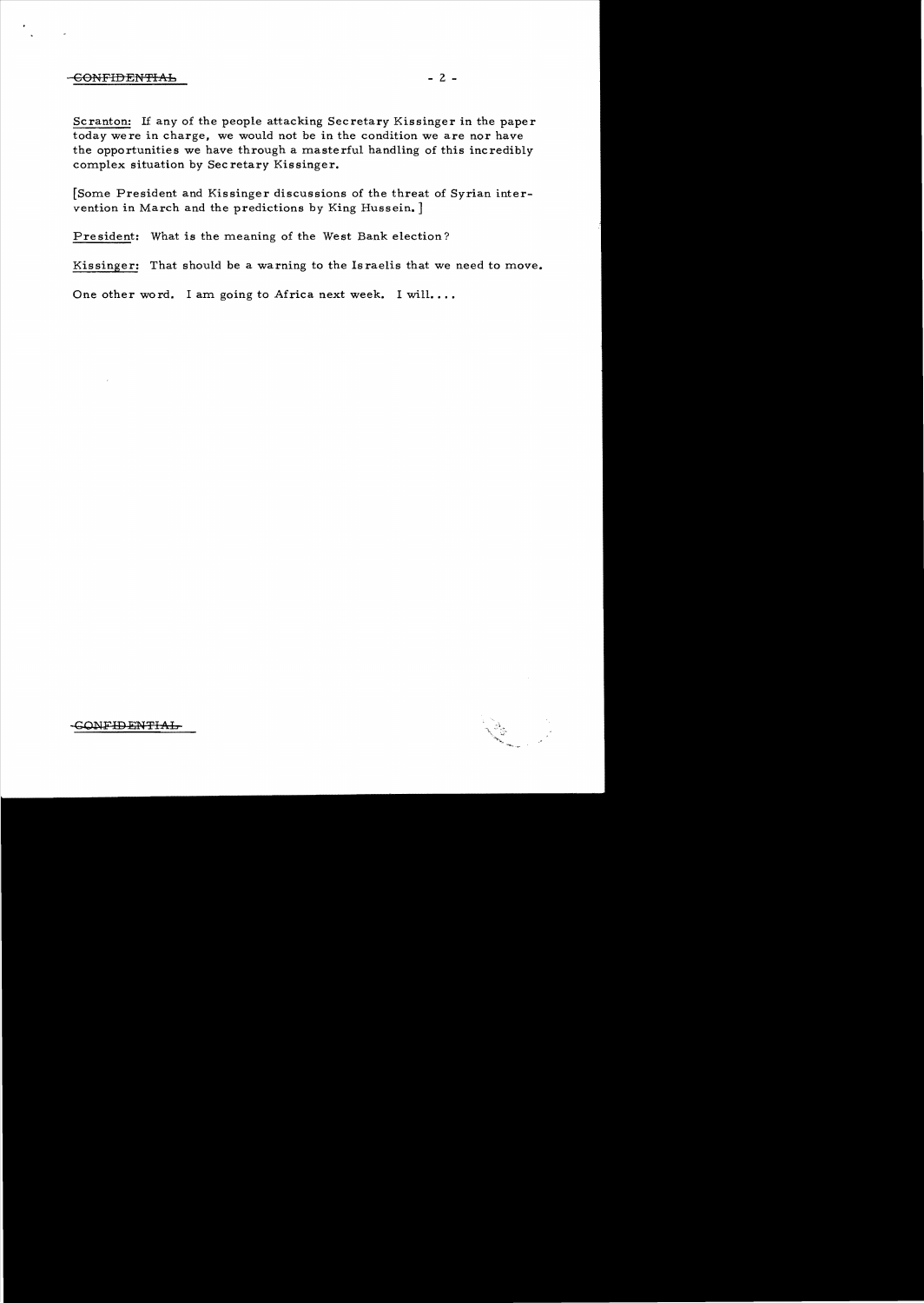HAK comments at Cabrint Zorta 14 Opr 76 K There are brought 3 withtracing essives in hilas. relation of Christian + Unsless control modernote + ration; colefantaile pommes. Cettense are important factors in a current degret. The 1st point to at word become a religion limiter in no larger 50-50, to The Modern are marking Ont a political general explicit the eachty. The carbials want & go further + unoforber secular state. Jumstatt and these Outside passer lineap -Syria scrypato Christias & unclusted - hag, Lelya support ractivale - E poppat cachias quest Sia - SU supports syna but elso introde - I apposed to Syrian intercention to objectively They pretty RCO ces e have buen surporting soyed pointed het not - winting whiting (Discrites pt) At) certant emile hors pour? It can't blow my x syrsa cintervence. Then I and de cer and theme une War, Probable and Embarge The best antione would be a political stiller of w/a cratered PhO. This could lowe on young fr a comprehensive soltenment next year. Scrawton If any of a prople ottaching & inc paper today course in change, are would not be in a comation er are non home a grantmities we have them a mosterful burnelling of their ministip complex  $45.47.6$ (Surge d'R & K hommans Q c threat of Sepion **DECLASSIFIED** E.O. 12958, SEC. 3.5 NSC MEMO, 11/24/98, STATE DEPT. GUIDELINES, state levices of 12/04<br>BY  $\frac{1}{2}$